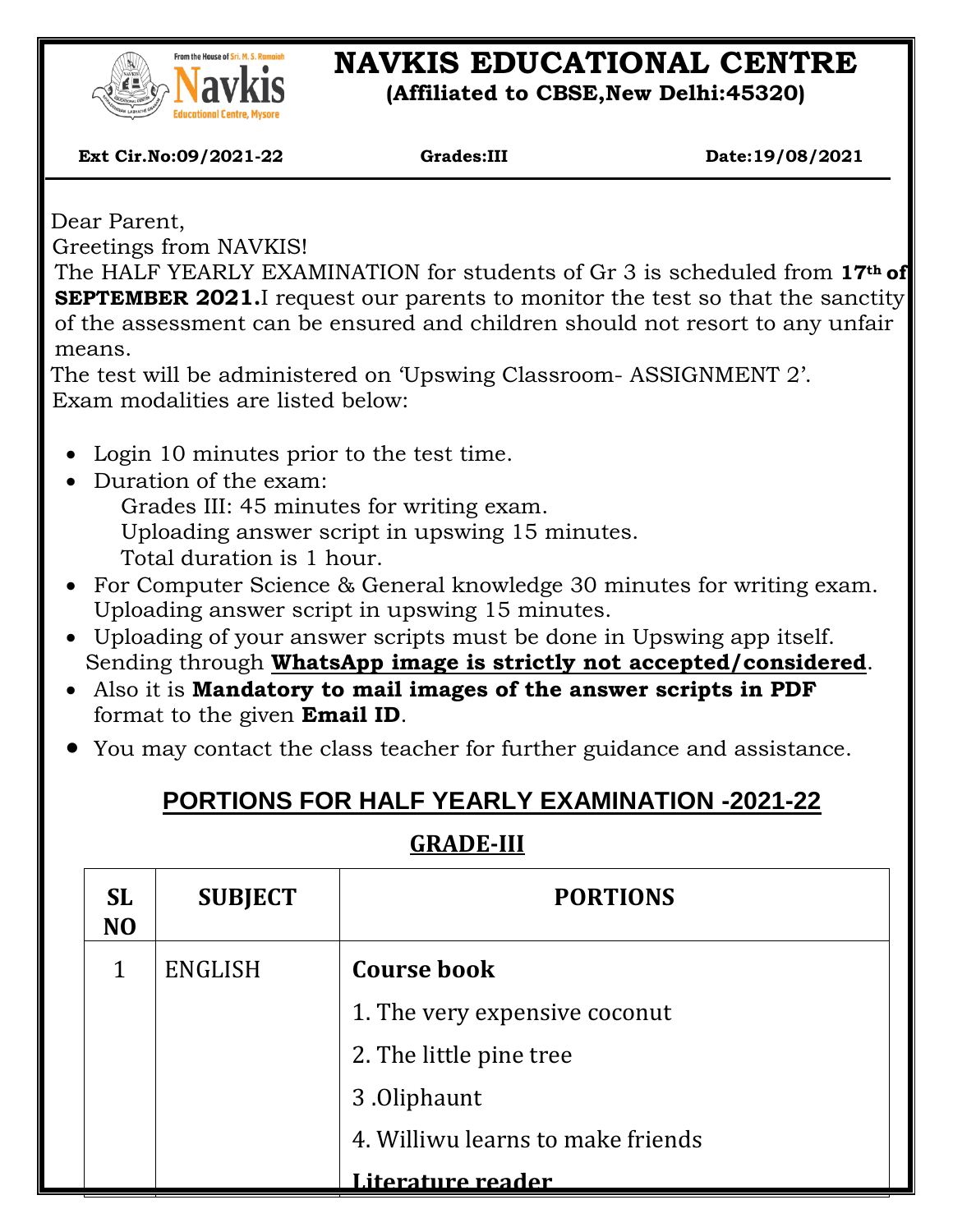|  |                |                                       | 1. Why bats hang upside down                     |  |
|--|----------------|---------------------------------------|--------------------------------------------------|--|
|  |                |                                       | 2. The story of Nadreddin Hodja and the cauldron |  |
|  |                |                                       | 3 .I am a polar bear                             |  |
|  |                |                                       | <b>Work book</b>                                 |  |
|  |                |                                       | Work sheet 1,2 and 3                             |  |
|  | $\overline{2}$ | <b>II LANGUAGE</b><br><b>KANNADA</b>  | 1.ತುತ್ತೂರಿ                                       |  |
|  |                |                                       | ೨.ನನ್ನ ಕನಸು                                      |  |
|  |                |                                       | ೩.ಸ್ವಾತಂತ್ರ ದಿನಾಚರಣೆ                             |  |
|  |                |                                       | ೪.ಕಂದ                                            |  |
|  |                |                                       | ೫.ಚಿಗುರು                                         |  |
|  |                |                                       | ೬.ಈಸೂರು ಸ್ವಾಗತ                                   |  |
|  |                |                                       | ೭.ಪ್ರಾಮಾಣಿಕ ಬಾಲಕ                                 |  |
|  |                |                                       | ೮.ಸಂಕ್ರಾತಿ                                       |  |
|  | 3              | <b>III LANGUAGE</b><br><b>KANNADA</b> | 1.ನಾವೆಲ್ಲರೂ ಒಂದೇ                                 |  |
|  |                |                                       | 2.ಮ್ಯಾವ್ ಎಂದವರ್ಯಾರು                              |  |
|  |                |                                       | 3. 23 63.                                        |  |
|  |                |                                       | 4.ಮೆದುಮಾತು                                       |  |
|  |                |                                       | 5.ಅಕ್ಟೋಬರ್ ಎರಡು<br>6.ಕಾಗದದ ದೋಣಿ                  |  |
|  | $\overline{4}$ | <b>II LANGUAGE</b>                    | १.किरण                                           |  |
|  |                | <b>HINDI</b>                          | २.रविन्द्र की कलम से                             |  |
|  |                |                                       | ३.खुशी ही खुशी                                   |  |
|  |                |                                       | ४. तोते का जन्मदिन                               |  |
|  |                |                                       | ५. नन्ही बूंदे                                   |  |
|  |                |                                       | ६.आज मेरी छुट्टी है                              |  |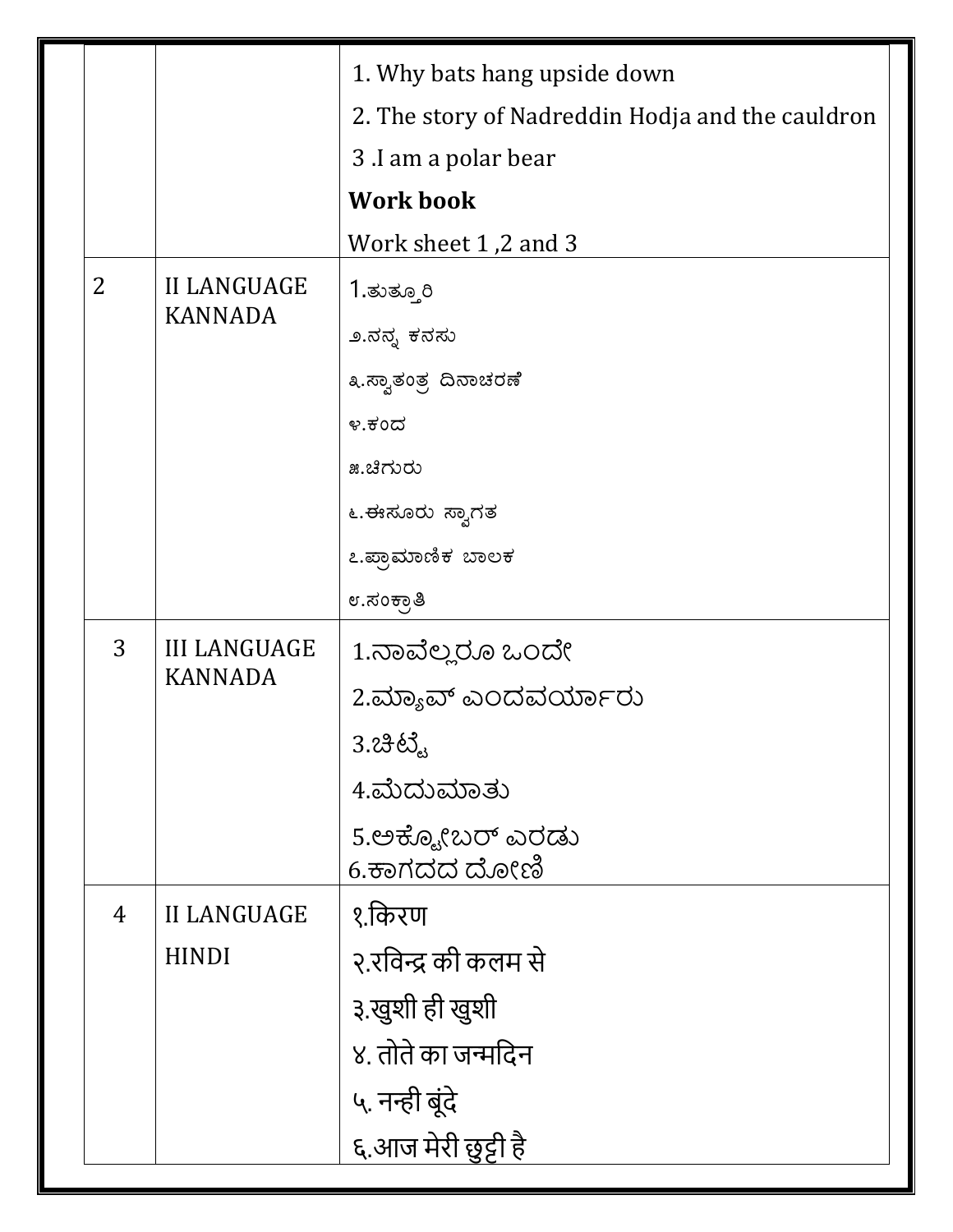|  |   |                                     | ७.मैं कौन हूं                              |
|--|---|-------------------------------------|--------------------------------------------|
|  | 5 | <b>III LANGUAGE</b><br><b>HINDI</b> | 1.अशोक अलका                                |
|  |   |                                     | 2.किशन की तंदुरुस्ती                       |
|  |   |                                     | 3.रहा, रहे, रही                            |
|  |   |                                     | 4.का , के , की                             |
|  |   |                                     | ५.हमारा झण्डा                              |
|  |   |                                     | ६.पालतू जानवर                              |
|  | 6 | <b>MATHEMATICS</b>                  | 1. Numbers                                 |
|  |   |                                     | 2. Addition                                |
|  |   |                                     | 3. Subtraction                             |
|  |   |                                     | 4. Multiplication                          |
|  |   |                                     | 5. Geometry (Till exercise 7.4)            |
|  | 7 | <b>SCIENCE</b>                      | 1. Living and non-living things            |
|  |   |                                     | 2. Parts of a plant                        |
|  |   |                                     | 3. Eating habits of animals                |
|  |   |                                     | 4. Birds                                   |
|  |   |                                     | 5. The human body                          |
|  |   |                                     | 6. Keeping safe<br>7. Housing and clothing |
|  | 8 | SOCIAL<br><b>SCIENCE</b>            | 1. Our Universe                            |
|  |   |                                     | 2. The Earth-Its Surface and Movements     |
|  |   |                                     | 3. Continents and Oceans                   |
|  |   |                                     | 4. Using Directions                        |
|  |   |                                     | 5. Weather, Season and Climate             |
|  |   |                                     | 6. India-Physical                          |
|  |   |                                     | 7. India-Political                         |
|  |   |                                     | 8. Sources of History and Timelines        |